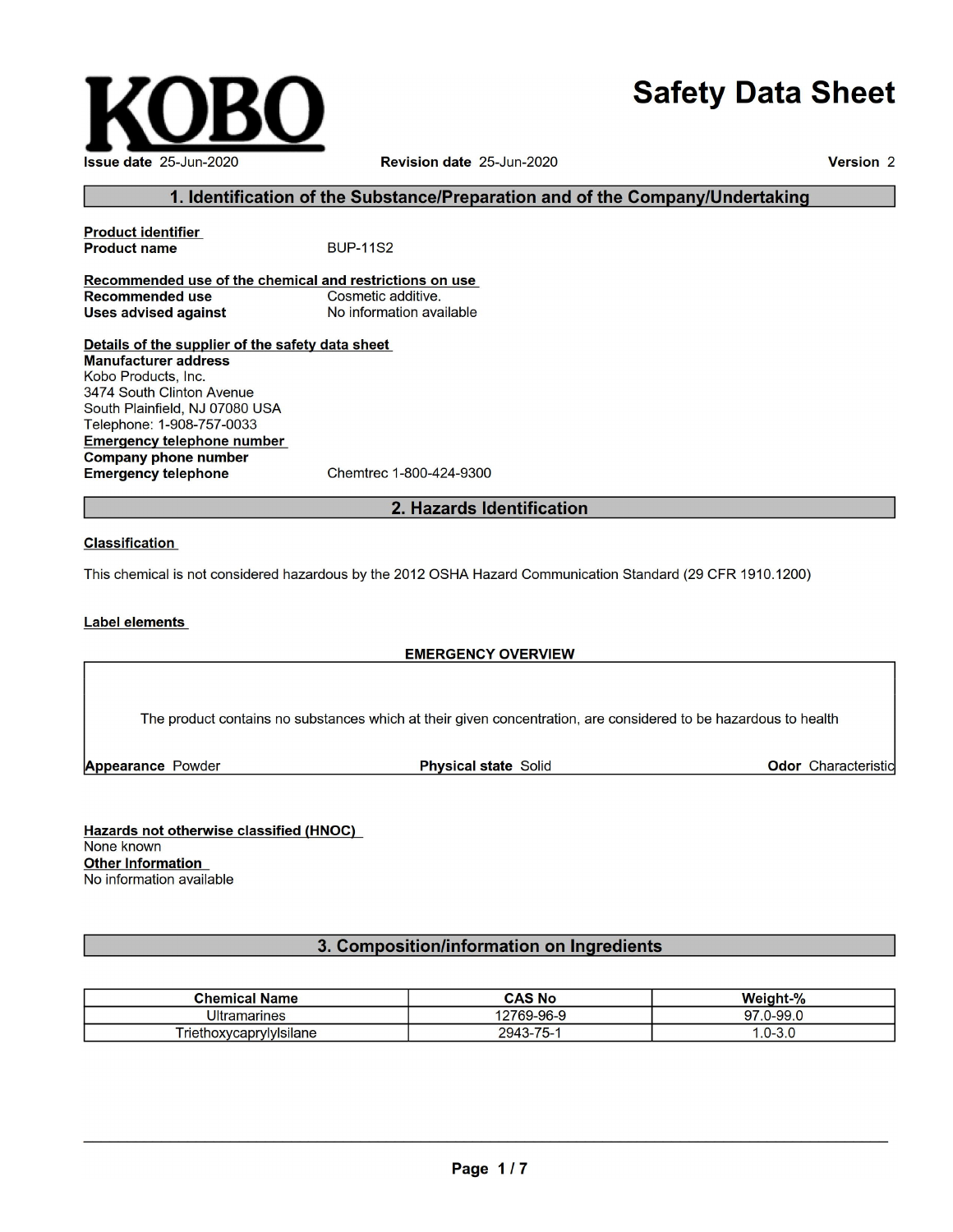# **4. First aid measures**

 $\Box$ 

| <b>First aid measures</b>                                                  |                                                                                                            |  |
|----------------------------------------------------------------------------|------------------------------------------------------------------------------------------------------------|--|
| <b>General advice</b>                                                      | If symptoms persist, call a physician.                                                                     |  |
| Eye contact                                                                | Rinse immediately with plenty of water, also under the eyelids, for at least 15 minutes.                   |  |
| <b>Skin contact</b>                                                        | Wash off immediately with soap and plenty of water while removing all contaminated<br>clothes and shoes.   |  |
| <b>Inhalation</b>                                                          | Remove to fresh air. If breathing is irregular or stopped, administer artificial respiration.              |  |
| Ingestion                                                                  | If swallowed, do not induce vomiting: seek medical advice immediately and show this<br>container or label. |  |
| Self-protection of the first aider                                         | Use personal protective equipment as required.                                                             |  |
| Most important symptoms and effects, both acute and delayed                |                                                                                                            |  |
| <b>Symptoms</b>                                                            | No known effects under normal use conditions.                                                              |  |
| Indication of any immediate medical attention and special treatment needed |                                                                                                            |  |
| Note to physicians                                                         | Effects of exposure (inhalation, ingestion or skin contact) to substance may be delayed.                   |  |
|                                                                            |                                                                                                            |  |

# **5. Fire-fighting measures**

#### **Suitable extinguishing media**

Use extinguishing measures that are appropriate to local circumstances and the surrounding environment.

**Unsuitable extinguishing media** No information available.

#### **Specific hazards arising from the chemical**

None in particular.

**Explosion data Sensitivity to mechanical impact** None. **Sensitivity to static discharge** None.

#### **Protective equipment and precautions for firefighters**

Use personal protective equipment as required.

### **6. Accidental release measures**

#### **Personal precautions, protective equipment and emergency procedures**

| <b>Personal precautions</b>                          | Use personal protective equipment as required. Avoid contact with eyes. Wash thoroughly<br>after handling. |  |
|------------------------------------------------------|------------------------------------------------------------------------------------------------------------|--|
| For emergency responders                             | Use personal protective equipment as required.                                                             |  |
| <b>Environmental precautions</b>                     | Collect spillage. Do not allow into any sewer, on the ground or into any body of water.                    |  |
| Methods and material for containment and cleaning up |                                                                                                            |  |
| <b>Methods for containment</b>                       | Prevent further leakage or spillage if safe to do so.                                                      |  |
| Methods for cleaning up                              | Avoid creating dust. Sweep up and shovel into suitable containers for disposal.                            |  |
| <b>Prevention of secondary hazards</b>               | Clean contaminated objects and areas thoroughly observing environmental regulations.                       |  |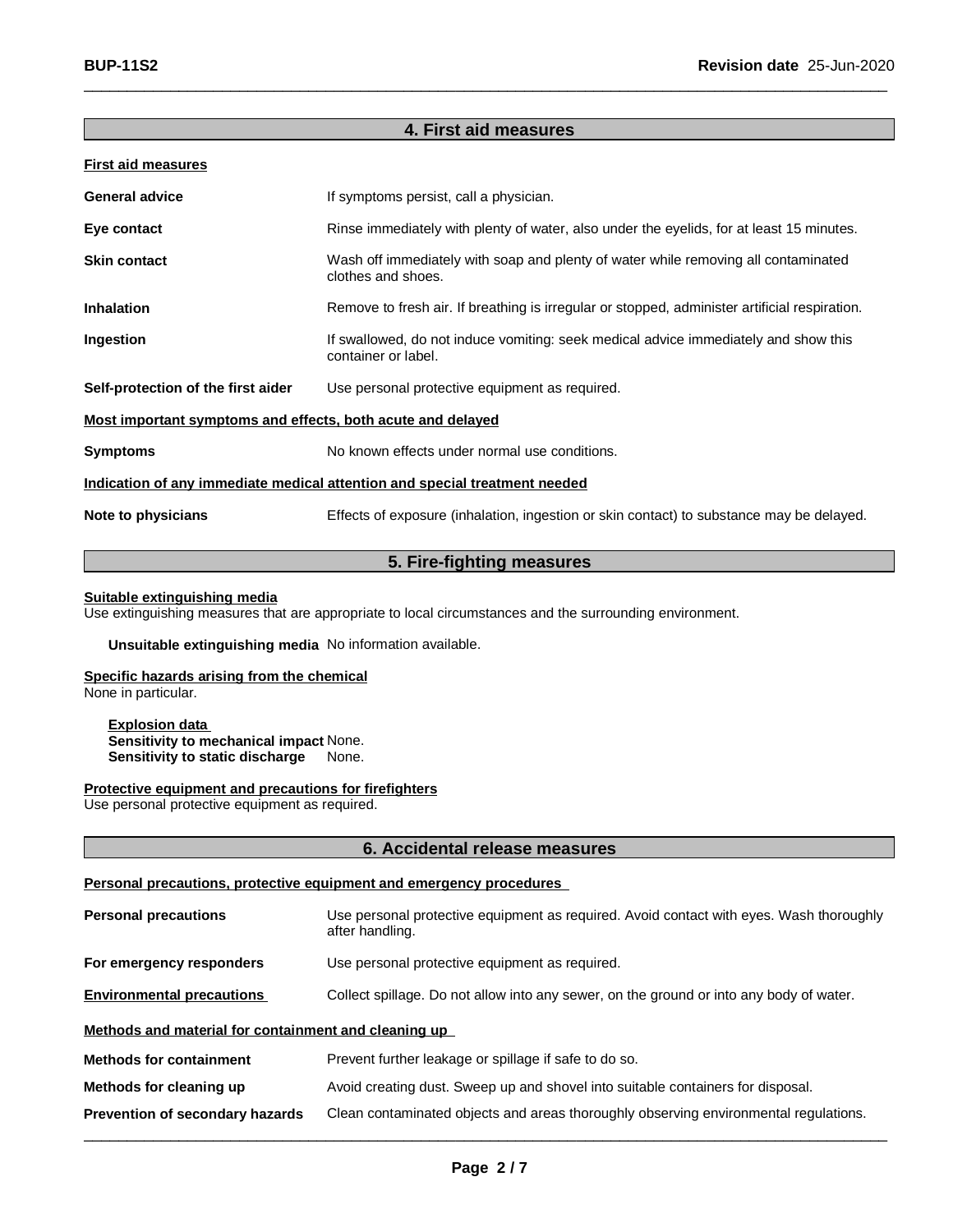| 7. Handling and Storage                                      |                                                                                                                                                        |  |
|--------------------------------------------------------------|--------------------------------------------------------------------------------------------------------------------------------------------------------|--|
| Precautions for safe handling                                |                                                                                                                                                        |  |
| Advice on safe handling                                      | Use personal protective equipment as required. Avoid contact with skin and eyes. Use only<br>in well-ventilated areas. Wash thoroughly after handling. |  |
| Conditions for safe storage, including any incompatibilities |                                                                                                                                                        |  |
| <b>Storage conditions</b>                                    | Keep container tightly closed in a dry and well-ventilated place. Store at ambient conditions.                                                         |  |
| Incompatible materials                                       | Strong oxidizing agents. Strong acids.                                                                                                                 |  |
|                                                              |                                                                                                                                                        |  |

 $\Box$ 

# **8. Exposure Controls/Personal Protection**

| <b>Control parameters</b>             |                                                                                                                    |
|---------------------------------------|--------------------------------------------------------------------------------------------------------------------|
| <b>Exposure guidelines</b>            | Not applicable.                                                                                                    |
| Appropriate engineering controls      |                                                                                                                    |
| <b>Engineering controls</b>           | Ensure adequate ventilation, especially in confined areas.                                                         |
|                                       | Individual protection measures, such as personal protective equipment                                              |
| <b>Eye/face protection</b>            | Wear safety glasses with side shields (or goggles).                                                                |
| Skin and body protection              | Wear protective gloves and protective clothing.                                                                    |
| <b>Respiratory protection</b>         | In case of insufficient ventilation, wear suitable respiratory equipment.                                          |
| <b>General hygiene considerations</b> | Handle in accordance with good industrial hygiene and safety practice. Wash contaminated<br>clothing before reuse. |

# **9. Physical and Chemical Properties**

# **Information on basic physical and chemical properties**

| <b>Physical state</b>          | Solid         |                          |                          |
|--------------------------------|---------------|--------------------------|--------------------------|
| Appearance                     | Powder        | Odor                     | Characteristic           |
| <b>Color</b>                   | Pink          | <b>Odor threshold</b>    | No information available |
| <b>Property</b>                | <b>Values</b> | <b>Remarks</b> •         |                          |
| рH                             |               | No information available |                          |
| Melting point / freezing point |               | No information available |                          |
| Boiling point / boiling range  |               | No information available |                          |
| <b>Flash point</b>             |               | No information available |                          |
| <b>Evaporation rate</b>        |               | No information available |                          |
| Flammability (solid, gas)      |               | No information available |                          |
| Flammability limit in air      |               |                          |                          |
| Upper flammability limit       |               | No information available |                          |
| Lower flammability limit       |               | No information available |                          |
| Vapor pressure                 |               | No information available |                          |
| Vapor density                  |               | No information available |                          |
|                                |               |                          |                          |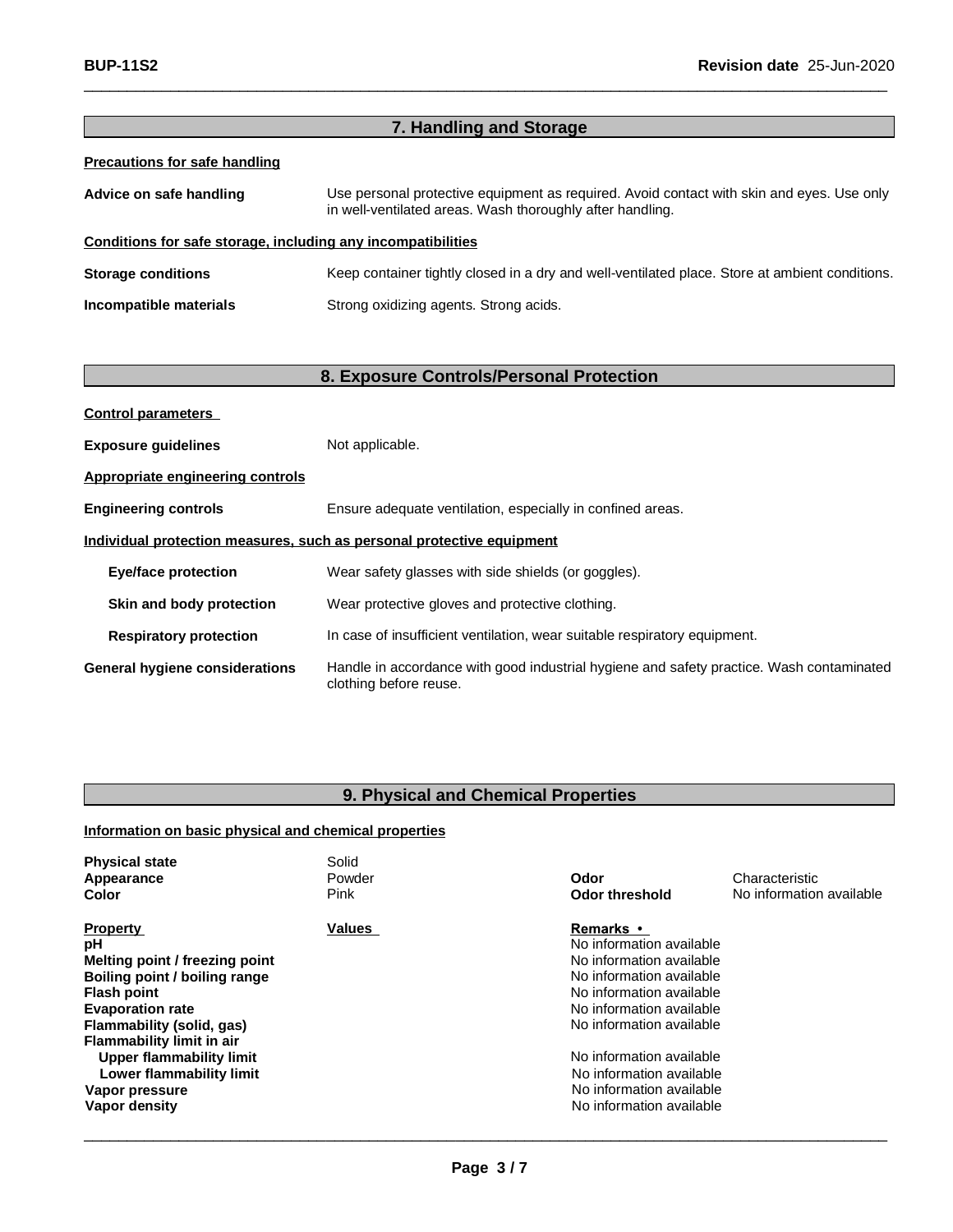**Specific gravity**<br> **Specific gravity** Monitor available<br> **Water solubility Noting the Specific Specific Specific Specific Specific Specific Specific Specific Specific Specific Specific Specific Specific Specific Specifi Water solubility Solubility in other solvents**<br> **Partition coefficient**<br> **Partition coefficient**<br> **No** information available **Partition coefficient**<br> **Partition coefficient**<br> **Autoignition temperature**<br> **Autoignition temperature Autoignition temperature**<br> **Decomposition temperature** No information available<br>
No information available **Decomposition temperature**<br>Kinematic viscosity **Kinematic viscosity**<br> **Community** Dynamic viscosity<br> **Community** Dynamic viscosity<br>
No information available **Explosive properties Explosive properties No information available Oxidizing properties No information available** 

#### **Other Information**

**Softening point No information available**<br> **Molecular weight No information available Molecular weight** 

**No information available** 

**VOC content (%)** No information available **Density** No information available **Bulk density** No information available

# **10. Stability and Reactivity**

 $\Box$ 

#### **Reactivity** No data available

# **Chemical stability**

Stable under normal conditions.

#### **Possibility of hazardous reactions**

None under normal processing.

**Hazardous polymerization** Hazardous polymerization does not occur.

**Conditions to avoid** None known.

#### **Incompatible materials** Strong oxidizing agents. Strong acids.

#### **Hazardous decomposition products**

None under normal use conditions.

#### **11. Toxicological Information**

#### **Information on likely routes of exposure**

#### **Product information**

| <b>Inhalation</b>   | No data available. |
|---------------------|--------------------|
| Eye contact         | No data available. |
| <b>Skin contact</b> | No data available. |
| Ingestion           | No data available. |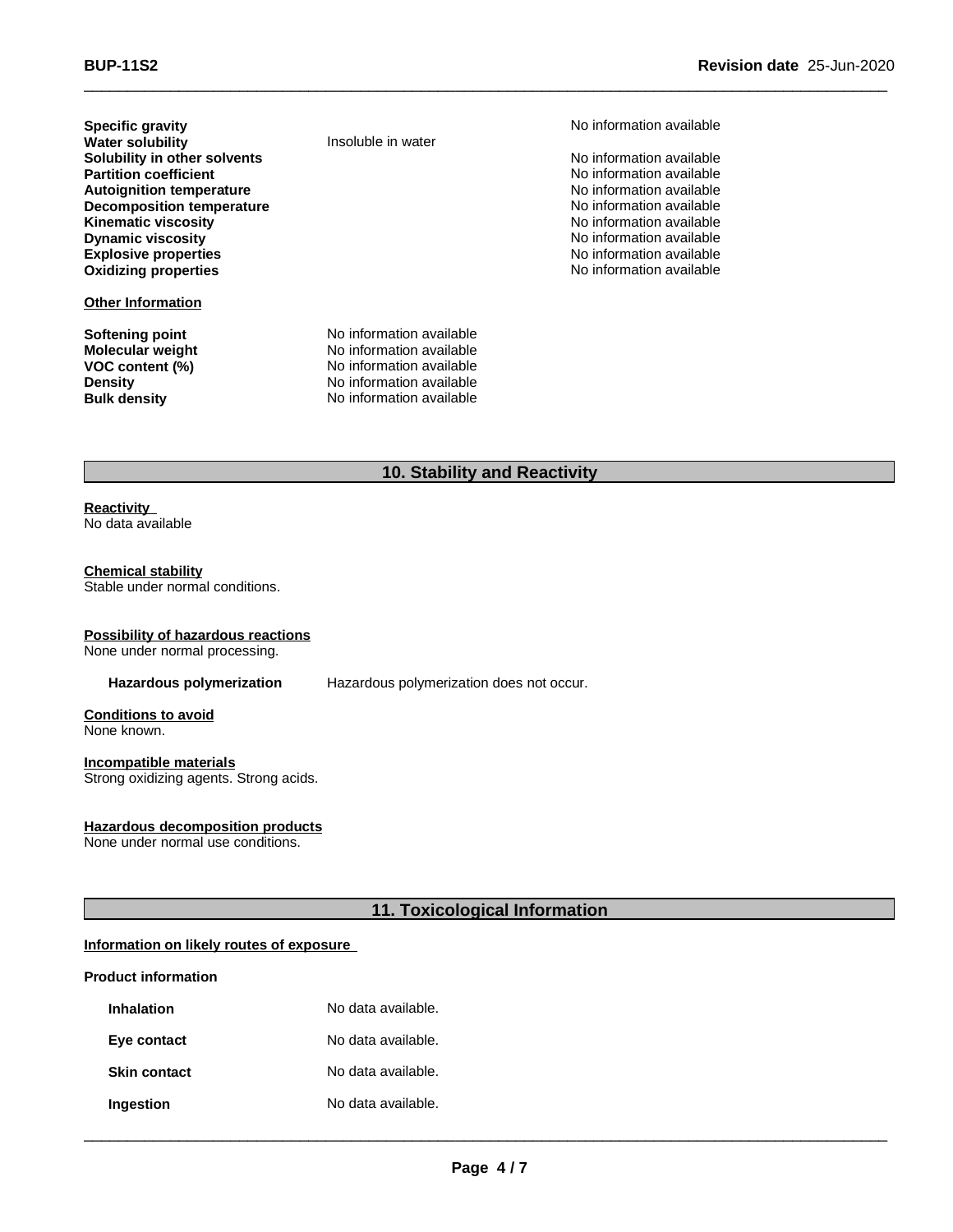#### **Component information**

| Chen<br>Name                                | .D50<br>.Jr?       | <b>DPC</b><br>Dermal<br>.D50   | LC50<br>11411 |
|---------------------------------------------|--------------------|--------------------------------|---------------|
| $-$<br>⊴Isilane<br>Triethoxy<br>vw<br>'Gabi | 0060<br>Rat<br>/kc | -- - -<br>/kc<br>Rabbit<br>= . |               |

 $\Box$ 

#### **Information on toxicological effects**

**Symptoms** No information available.

#### **Delayed and immediate effects as well as chronic effects from short and long-term exposure**

| <b>Skin corrosion/irritation</b>  | No information available.                                                                                 |
|-----------------------------------|-----------------------------------------------------------------------------------------------------------|
| Serious eye damage/eye irritation | No information available.                                                                                 |
| <b>Irritation</b>                 | No information available.                                                                                 |
| Corrosivity                       | No information available.                                                                                 |
| <b>Sensitization</b>              | No information available.                                                                                 |
| <b>Germ cell mutagenicity</b>     | No information available.                                                                                 |
| Carcinogenicity                   | This product does not contain any carcinogens or potential carcinogens as listed by OSHA,<br>IARC or NTP. |
| <b>Reproductive toxicity</b>      | No information available.                                                                                 |
| <b>STOT - single exposure</b>     | No information available.                                                                                 |
| <b>STOT - repeated exposure</b>   | No information available.                                                                                 |
| <b>Aspiration hazard</b>          | No information available.                                                                                 |

# **12. Ecological Information**

**Ecotoxicity**

None known

#### **Persistence and degradability** No information available.

**Bioaccumulation** No information available.

**Other adverse effects** No information available

# **13. Disposal Considerations**

| Waste treatment methods |                                                                                                        |
|-------------------------|--------------------------------------------------------------------------------------------------------|
| Disposal of wastes      | Disposal should be in accordance with applicable regional, national and local laws and<br>regulations. |
| Contaminated packaging  | Disposal should be in accordance with applicable regional, national and local laws and<br>regulations. |

 $\Box$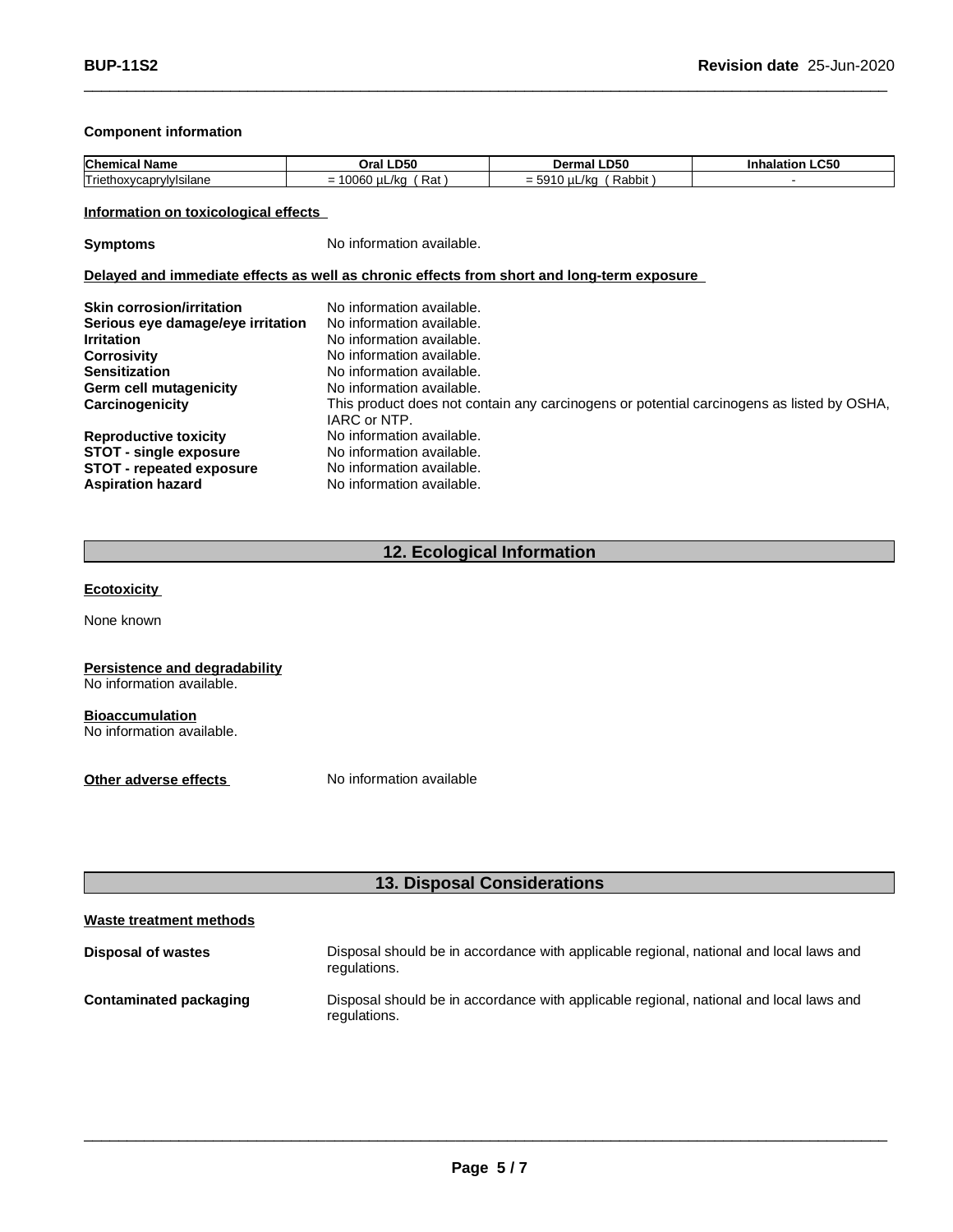| <b>14. Transport Information</b> |               |  |
|----------------------------------|---------------|--|
| <b>DOT</b>                       | Not regulated |  |
| ICAO (air)                       | Not regulated |  |
| <b>IATA</b>                      | Not regulated |  |
| <b>IMDG</b>                      | Not regulated |  |
| RID                              | Not regulated |  |
| <b>ADR</b>                       | Not regulated |  |

 $\Box$ 

#### **15. Regulatory information**

| <b>International Inventories</b> |                |
|----------------------------------|----------------|
| TSCA                             | Complies       |
| <b>DSL/NDSL</b>                  | Complies       |
| <b>EINECS/ELINCS</b>             | Complies       |
| <b>ENCS</b>                      | Not Determined |
| <b>IECSC</b>                     | Complies       |
| <b>KECL</b>                      | Complies       |
| <b>PICCS</b>                     | Complies       |
| <b>AICS</b>                      | Complies       |

 **Legend:**

 **TSCA** - United States Toxic Substances Control Act Section 8(b) Inventory

 **DSL/NDSL** - Canadian Domestic Substances List/Non-Domestic Substances List

 **EINECS/ELINCS** - European Inventory of Existing Chemical Substances/European List of Notified Chemical Substances

 **ENCS** - Japan Existing and New Chemical Substances

 **IECSC** - China Inventory of Existing Chemical Substances

 **KECL** - Korean Existing and Evaluated Chemical Substances

 **PICCS** - Philippines Inventory of Chemicals and Chemical Substances

 **AICS** - Australian Inventory of Chemical Substances

#### **US Federal Regulations**

#### **SARA 313**

Section 313 of Title III of the Superfund Amendments and Reauthorization Act of 1986 (SARA). This product does not contain any chemicals which are subject to the reporting requirements of the Act and Title 40 of the Code of Federal Regulations, Part 372

|  |  |  |  | <b>SARA 311/312 Hazard Categories</b> |  |
|--|--|--|--|---------------------------------------|--|
|--|--|--|--|---------------------------------------|--|

| <b>Acute Health Hazard</b>        | N٥ |
|-----------------------------------|----|
| <b>Chronic Health Hazard</b>      | Nο |
| <b>Fire Hazard</b>                | N٥ |
| Sudden release of pressure hazard | N٥ |
| <b>Reactive Hazard</b>            | Nο |

#### **CWA (Clean Water Act)**

This product does not contain any substances regulated as pollutants pursuant to the Clean Water Act (40 CFR 122.21 and 40 CFR 122.42)

#### **CERCLA**

This material, as supplied, does not contain any substances regulated as hazardous substances under the Comprehensive Environmental Response Compensation and Liability Act (CERCLA) (40 CFR 302) or the Superfund Amendments and Reauthorization Act (SARA) (40 CFR 355). There may be specific reporting requirements at the local, regional, or state level pertaining to releases of this material